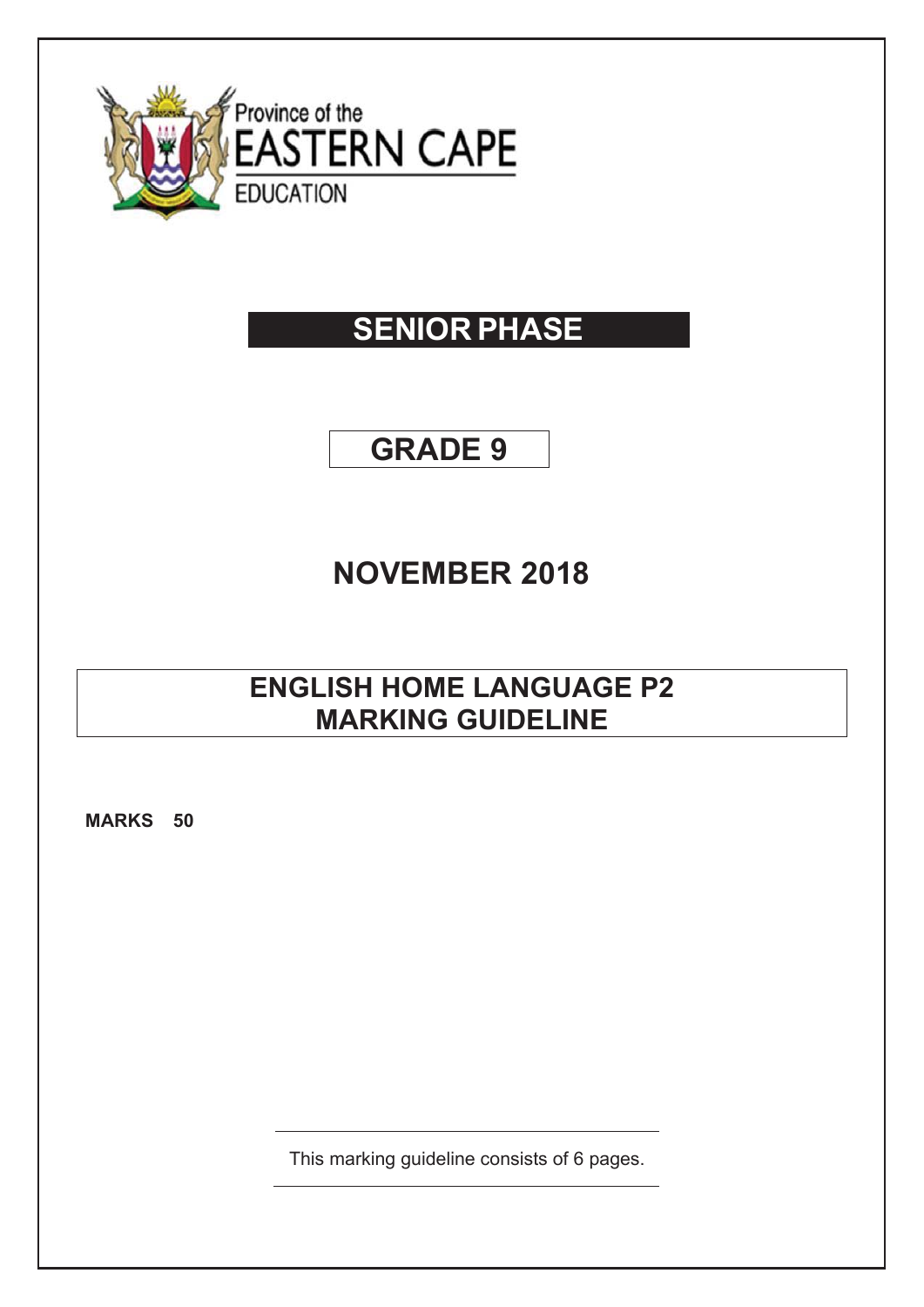#### **INFORMATION**

- 1. This marking memorandum is intended as a **guideline** for educators. It is by no means prescriptive, exhaustive or complete.
- 2. Teacher discretion is advised where various interpretations/answers are possible.
- 3. This memorandum cannot list all specific responses offered by individual learners. All valid, well-motivated and well-explained answers must be accepted.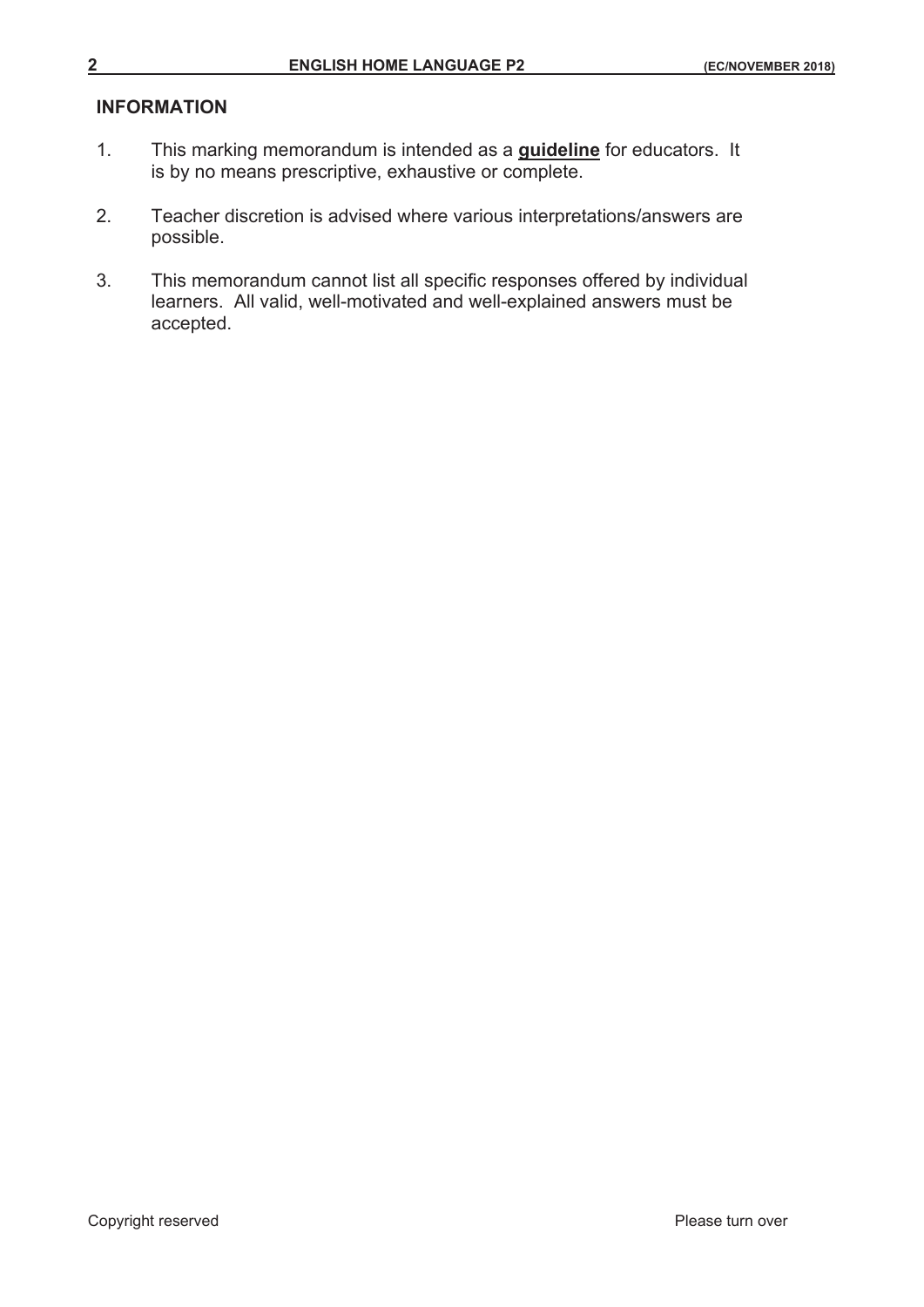#### **SECTION A: COMPREHENSION**

#### **QUESTION 1**

#### **MARKING GUIDELINES FOR COMPREHENSION**

- Where two or three facts/points are required and the learner gives a whole range, ONLY the first two or three facts/points are marked.
- For multiple-choice questions, BOTH the letter AND correct answer that is written out in full are accepted.
- For questions that require quotations from the passage, learners are NOT penalised for the absence of inverted commas.
- Where one-word answers are required and the learner provides a full sentence, a mark should be allocated as long as the correct word is highlighted or indicated in one way or another.
- For open-ended questions **no marks** are awarded if the learner only answers YES/NO/I AGREE/I DISAGREE without providing a reason. The reason/motivation must be considered.

#### **SECTION A: COMPREHENSION (READING AND VIEWING)**

#### **QUESTION 1:**

| NO. | <b>ANSWER</b>                                                  | <b>MARKS</b> | <b>LEVEL</b>   |
|-----|----------------------------------------------------------------|--------------|----------------|
| 1.1 | " daring"                                                      | (1)          |                |
| 1.2 | B                                                              | (1)          | 1              |
| 1.3 | $\mathsf{C}$                                                   | (1)          | $\overline{2}$ |
| 1.4 | Thailand's Navy Seals. "central to the rescue effort"<br>1.4.1 | (2)          | $\overline{2}$ |
|     | International divers<br>1.4.2                                  |              | $\overline{2}$ |
|     |                                                                | (1)          |                |
| 1.5 | It means that the people were elated to see that the team      |              |                |
|     | was safe and cheered in a loud manner.[Allow other             | (2)          |                |
|     | suitable responses].                                           |              | 2              |
| 1.6 | False. 'he denied that the young players were                  |              |                |
|     | tranquillised"                                                 | (2)          | 3              |
| 1.7 | Fear of the unknown/scared of drowning/exhaustion/hunger       |              |                |
|     | (Any TWO – also allow for other applicable answers)            | (2)          | 3              |
| 1.8 | It was beautiful, because against all expectations, the        |              |                |
|     | nearly impossible had been achieved. All the boys and the      |              |                |
|     | coach were saved and reunited with their families.             | (2)<br>(1)   | 4              |
| 1.9 | One of the rescue divers ran out of oxygen and drowned.        |              | 3              |
|     |                                                                | [15]         |                |
|     | <b>QUESTION 2: ADVERTISEMENT</b>                               |              |                |
|     |                                                                |              |                |
| 2.1 | Scuba diving                                                   | (1)          | 1              |
| 2.2 | No. It has been operating since 1997.                          | (2)          | $\overline{2}$ |
| 2.3 | The instructor is a professional diver/Instructor; has         |              |                |
|     | completed more than 2 083 dives; he has a level 2              |              |                |
|     | qualification in diving.                                       |              |                |
|     | (Any other applicable point may be credited.)                  | (2)          | 3              |
|     |                                                                | [5]          |                |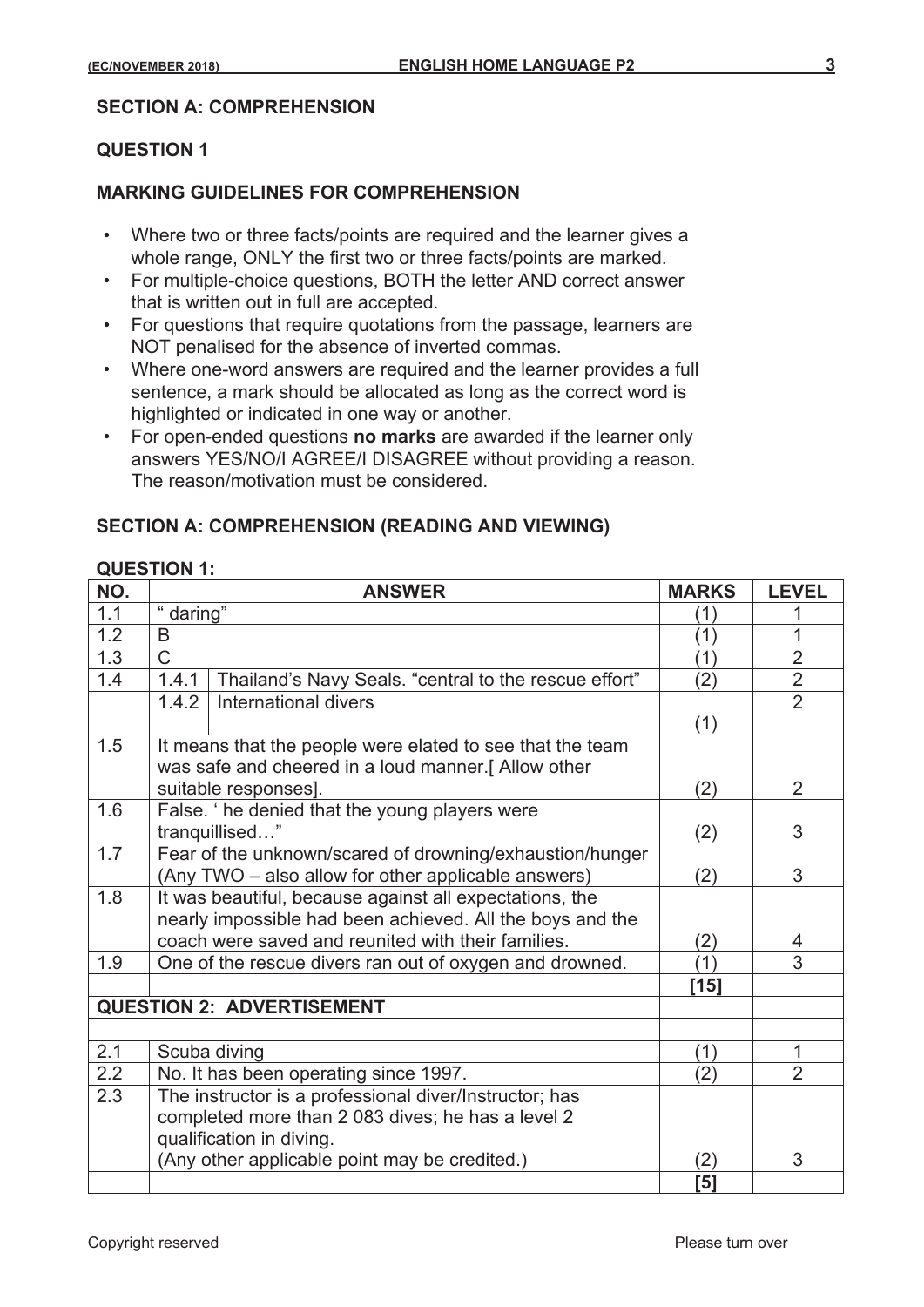| <b>QUESTION 3: CARTOON</b>                                                                                |     |   |
|-----------------------------------------------------------------------------------------------------------|-----|---|
|                                                                                                           |     |   |
| 3.1<br>She is an author/writer.                                                                           | (1) | 1 |
|                                                                                                           |     |   |
| 3.2<br>The title of her book, "Leap, and the net will appear" and                                         |     |   |
| what happened to her, contradict one another, because                                                     |     |   |
| her foot/leg is in a cast, indicating that the net did NOT                                                |     |   |
| appear.                                                                                                   | (2) | 4 |
|                                                                                                           |     |   |
| 3.3<br>No, because what she suggests in her book cannot be                                                |     |   |
| trusted/people will not believe what she has written.                                                     | (2) | 4 |
|                                                                                                           | [5] |   |
|                                                                                                           |     |   |
| <b>SECTION B: SUMMARY</b>                                                                                 |     |   |
|                                                                                                           |     |   |
| <b>QUESTION 4</b>                                                                                         |     |   |
|                                                                                                           |     |   |
| Use the following main points that the candidate should include in                                        |     |   |
| the summary, as a guideline.                                                                              |     |   |
|                                                                                                           |     |   |
| $\mathbf 1$<br>The teen must understand what the value of the task is to                                  |     |   |
| him (or her).                                                                                             |     |   |
| Give teenagers a say in how the task should be done.<br>$\overline{2}$                                    |     |   |
| $\overline{3}$<br>Teenagers should learn the significance of failure.                                     |     |   |
| $\overline{4}$<br>Teach teens methods to remember their tasks.                                            |     |   |
| $\overline{5}$<br>If the task is big, break it down into smaller, more                                    |     |   |
| achievable pieces.                                                                                        |     |   |
| Learn what incentives your child will respond to.<br>6                                                    |     |   |
| $\overline{7}$<br>Making tasks fun for teens, is the key ingredient.                                      |     |   |
|                                                                                                           |     |   |
| $(10 \div 2)$                                                                                             | [5] |   |
|                                                                                                           |     |   |
| <b>MARKING GUIDELINES FOR SUMMARY</b>                                                                     |     |   |
|                                                                                                           |     |   |
| $\mathbf 1$<br>Learners are required to present the summary in the                                        |     |   |
| prescribed format. A summary presented as a paragraph                                                     |     |   |
| and NOT as seven points as required must still be marked.                                                 |     |   |
| Look for seven points only. Subtract one mark at the end                                                  |     |   |
| for incorrect format.                                                                                     |     |   |
| Marks are only allocated for facts/points provided that they<br>2                                         |     |   |
| are presented in full sentences.                                                                          |     |   |
| Learners must be able to write the summary in their own<br>3                                              |     |   |
| words as far as possible.                                                                                 |     |   |
|                                                                                                           |     |   |
|                                                                                                           |     |   |
| Learners must indicate the correct number of words.<br>4                                                  |     |   |
| 5<br>Marks are allocated as follows:                                                                      |     |   |
| 7 marks for 7 facts/points                                                                                |     |   |
| 3 marks for style to be awarded as follows:<br>3 marks - excellent interpretation, good use of own words, |     |   |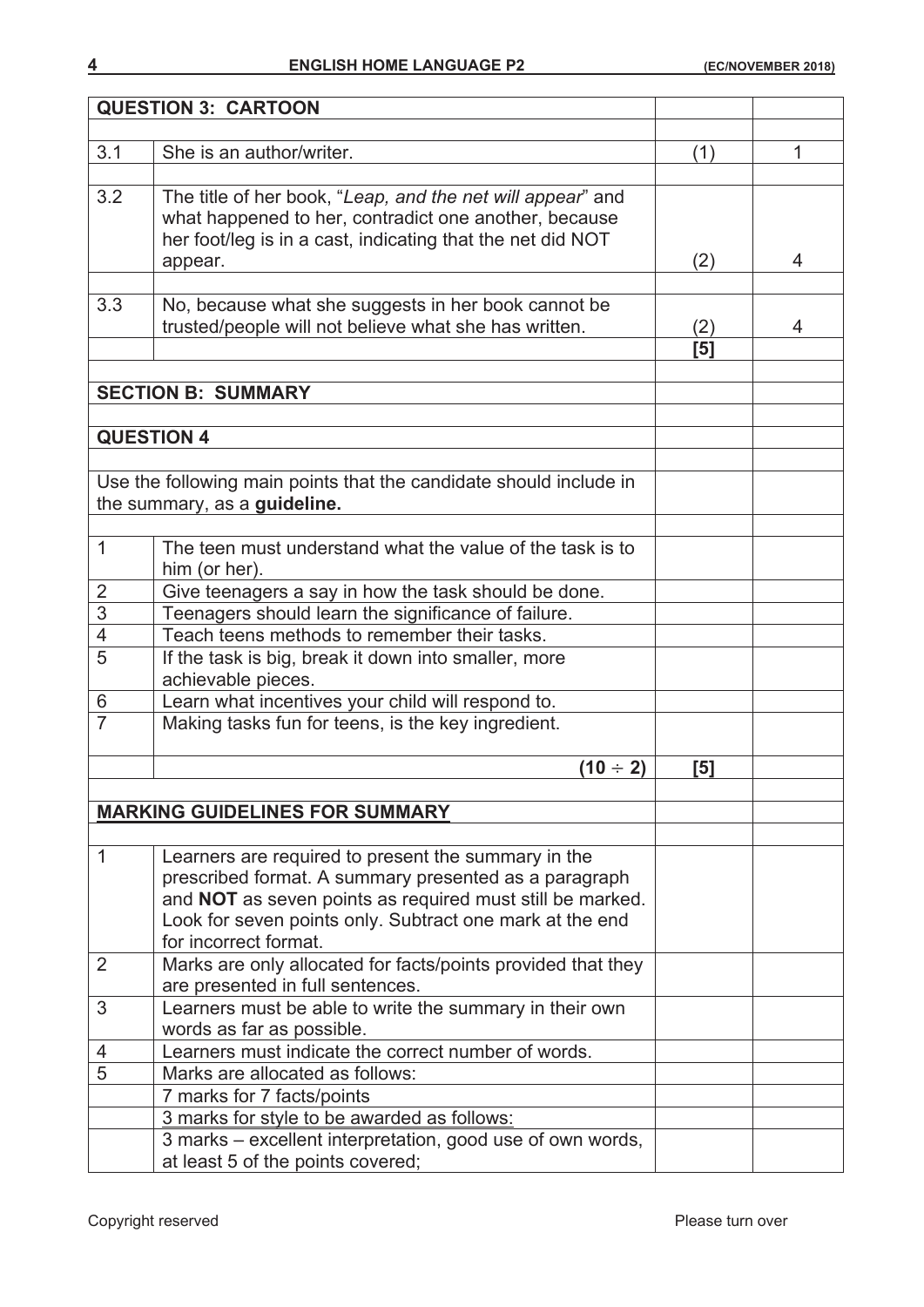|                | 2 marks - good interpretation, mainly uses own words, at   |     |  |
|----------------|------------------------------------------------------------|-----|--|
|                | least 4 of the main points covered;                        |     |  |
|                | 1 mark – fair interpretation, some copying from the        |     |  |
|                | original, at least 2 of the main points covered.           |     |  |
|                |                                                            |     |  |
|                | <b>Marks are deducted as follows:</b>                      |     |  |
| $\mathbf 1$    | Only five (5) extra words are permitted the rest of the    |     |  |
|                | summary is ignored.                                        |     |  |
| $\overline{2}$ | If the summary is too short, but contains all the required |     |  |
|                | information, the learner is not penalised.                 |     |  |
| $\mathfrak{S}$ | Deduct 1 mark for omission of (or incorrect) word count.   |     |  |
| $\overline{4}$ | Deduct 1 mark if summary is presented in paragraph format  |     |  |
|                | and not point-form. $(10 \div 2)$                          | [5] |  |
|                | <b>TOTAL SECTION B:</b>                                    | 5   |  |
|                |                                                            |     |  |
|                | <b>SECTION C: LANGUAGE IN CONTEXT</b>                      |     |  |
|                |                                                            |     |  |
|                | <b>QUESTION 5:</b>                                         |     |  |
|                |                                                            |     |  |
| 5.1            | rescue - common noun                                       |     |  |
|                | young - adjective                                          |     |  |
|                | their - possessive pronoun                                 |     |  |
|                | when - adverb of time                                      |     |  |
|                | issued - verb                                              | (5) |  |
|                |                                                            |     |  |
| 5.2            | Dashes are used to add extra information<br>5.2.1          | (1) |  |
|                | 5.2.2<br>Brackets could have been used/parenthesis         | (1) |  |
|                |                                                            |     |  |
| 5.3            | Dry; barren (Accept other possibilities)                   | (1) |  |
|                |                                                            |     |  |
| 5.4            | Negative, because it seemed most unlikely that the boys    |     |  |
|                | could be saved.                                            |     |  |
|                | A negative connotation, it implies that the negatives are  |     |  |
|                | more than the positives                                    |     |  |
|                | (Accept other suitable explanations)                       | (2) |  |
|                |                                                            |     |  |
| 5.5            | Hazardous/dangerous (Accept other possibilities)           | (1) |  |
|                |                                                            |     |  |
| 5.6            | 'where they were rushed for medical checks'                | (2) |  |
|                |                                                            |     |  |
| 5.7            | She showed relief when she passed the test.                |     |  |
|                | They were all relieved with the outcome of the rescue      |     |  |
|                | operation.                                                 | (2) |  |
|                |                                                            |     |  |
| 5.8            | Four kilometres                                            | (2) |  |
|                |                                                            |     |  |
| 5.9            | He threw a stone at his dog.                               | (1) |  |
|                |                                                            |     |  |
| 5.10           | $Un - not$                                                 | (1) |  |
|                | Less - without                                             | (1) |  |
|                |                                                            |     |  |